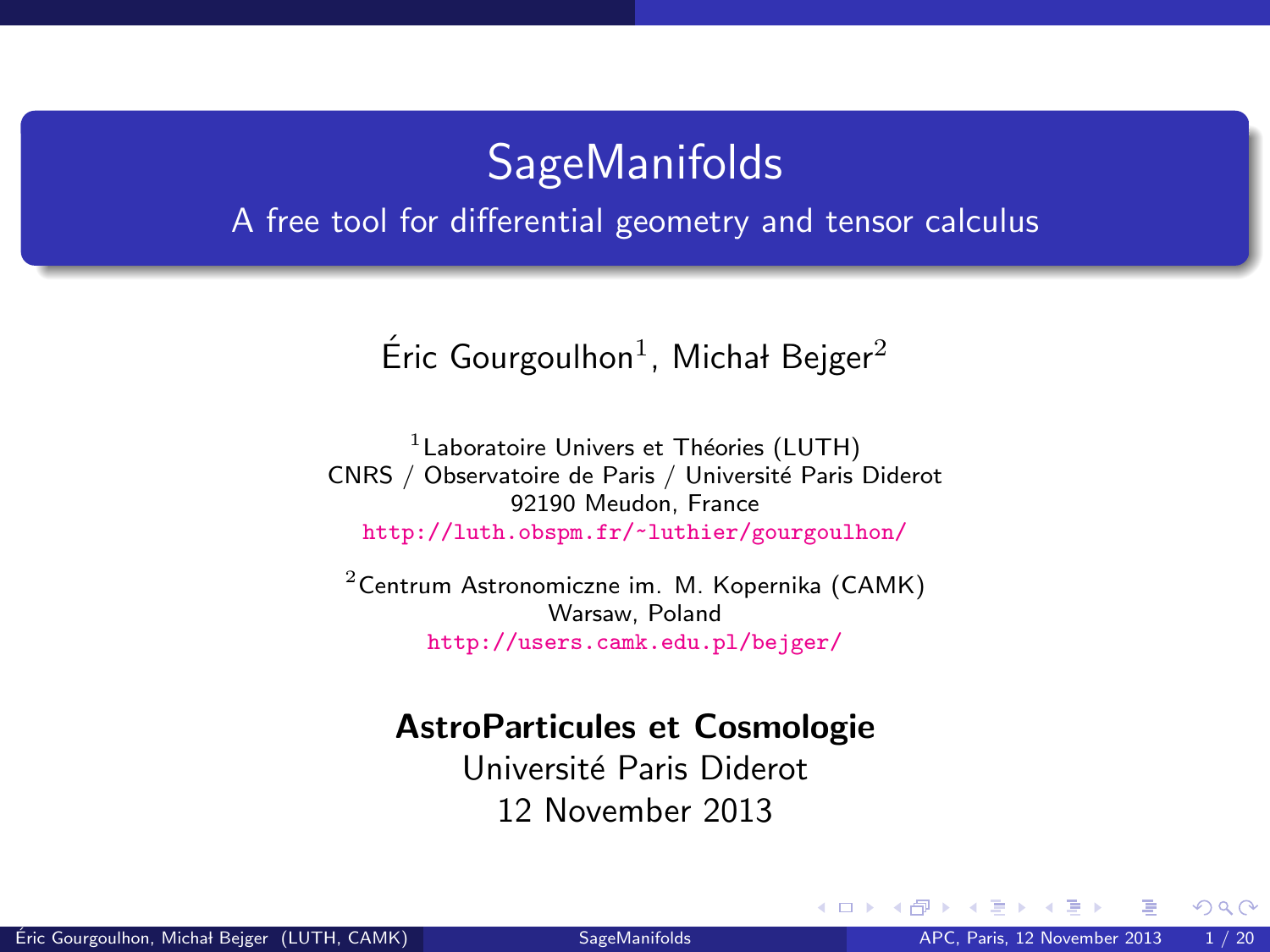### 1 [An overview of Sage](#page-2-0)

2 [The SageManifolds project](#page-7-0)



4 0 8 4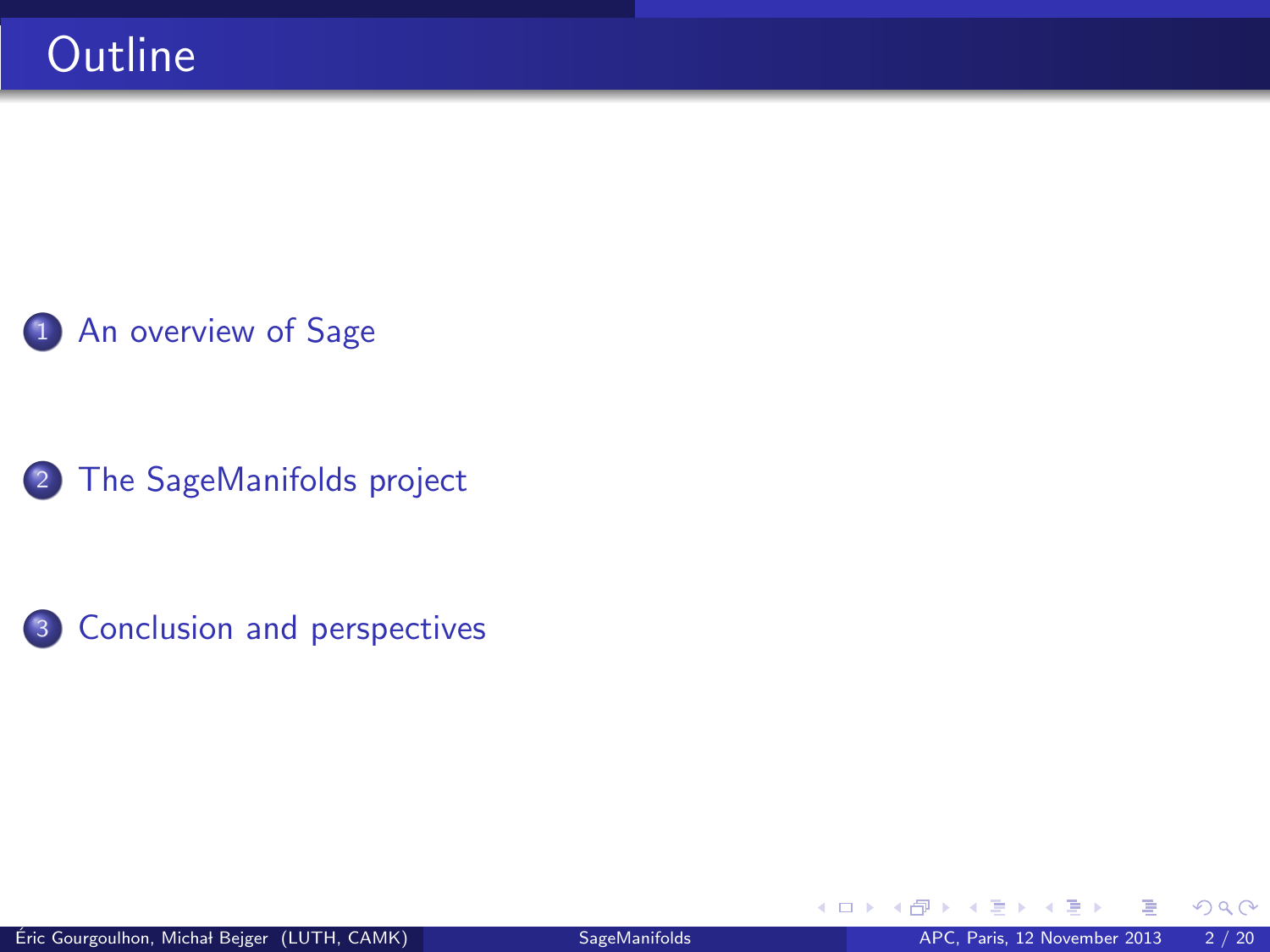## **Outline**

1 [An overview of Sage](#page-2-0)

[The SageManifolds project](#page-7-0)

<sup>3</sup> [Conclusion and perspectives](#page-18-0)

<span id="page-2-0"></span>(□) (@)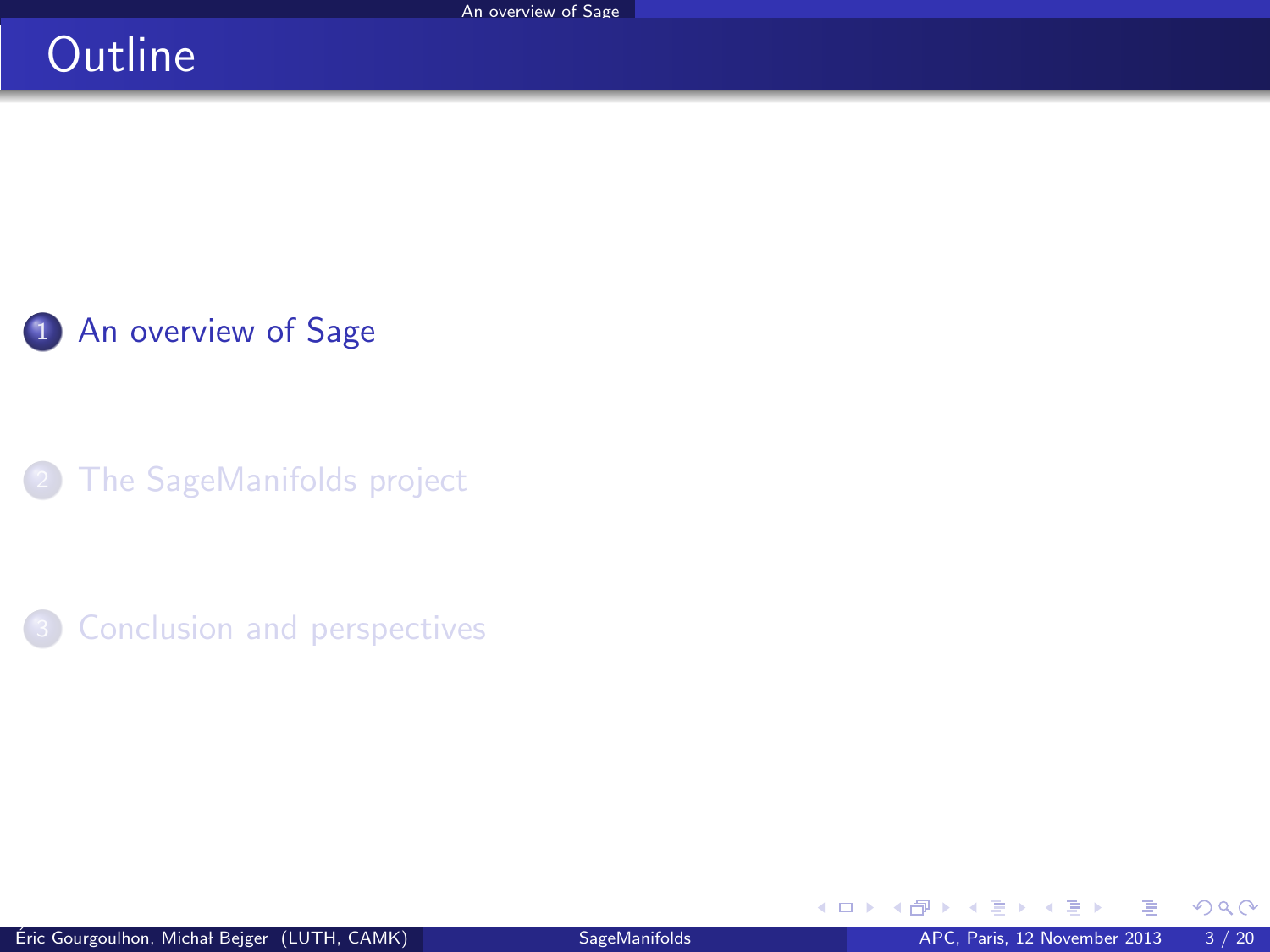# Sage in a few words

- Sage is a free open-source mathematics software
- it is based on the Python programming language
- it makes use of **many pre-existing open-sources packages**, among which
	- Maxima (symbolic calculations, since 1967 !)
	- GAP (group theory)
	- PARI/GP (number theory)
	- Singular (polynomial computations)
	- matplotlib (high quality figures)

and provides a uniform interface to them

 $\bullet$  William Stein (Univ. of Washington) created Sage in 2005; since then,  $\sim$ 150 developers have joined the Sage team

#### The mission

Create a viable free open source alternative to Magma, Maple, Mathematica and **Matlah** 

<span id="page-3-0"></span> $\Omega$ 

( □ ) ( <sub>□</sub> ) ( · · · ·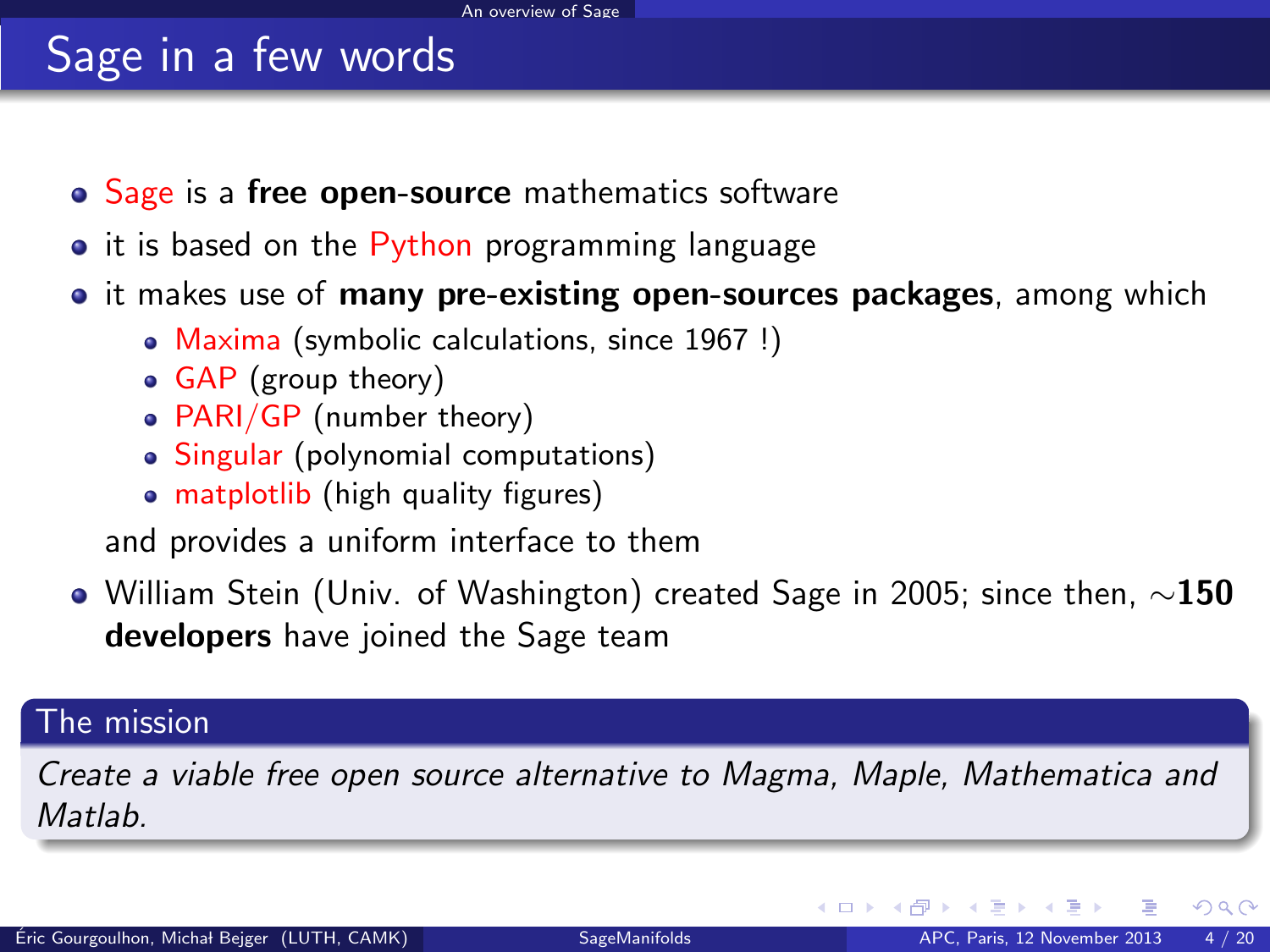## Advantages of Sage

#### Sage is free

Freedom means

- **•** everybody can use it, by downloading the software from <http://sagemath.org>
- <sup>2</sup> everybody can examine the source code and improve it

#### Sage is based on Python

- no need to learn a specific syntax to use it
- easy access for students
- Python is a very powerful object oriented language, with a neat syntax

#### Sage is developing and spreading fast

...sustained by an important community of developers

<span id="page-4-0"></span> $\Omega$ 

**←ロ ▶ ← イ 同 →**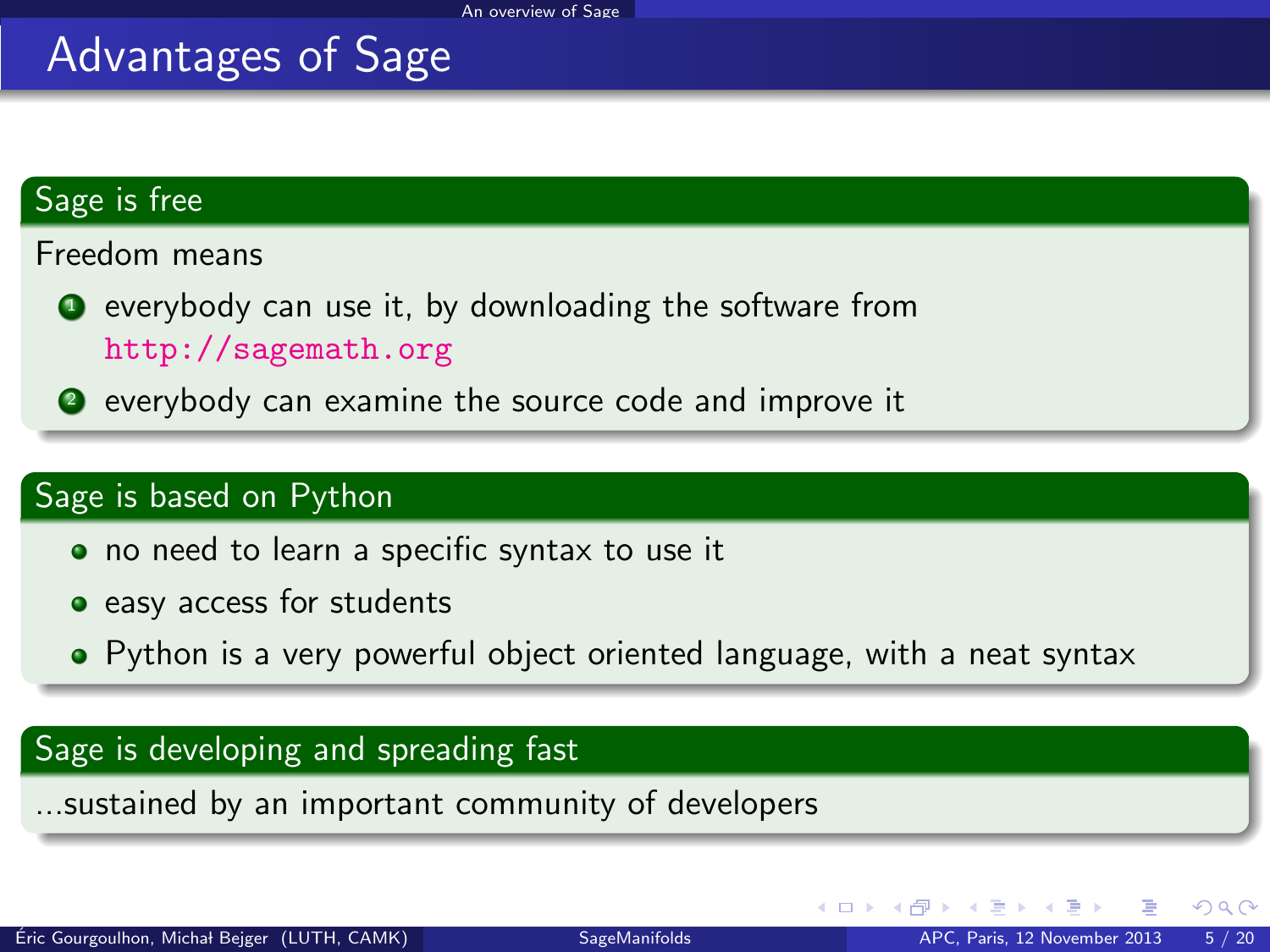# The Sage book



by Paul Zimmermann et al.

Just published ! (May 2013) Released under Creative Commons license:

• freely downloadable from <http://sagebook.gforge.inria.fr/>

4 0 3 4

**•** printed copies can be ordered at moderate price  $(10 \in)$ 

English translation in progress...

<span id="page-5-0"></span>つへへ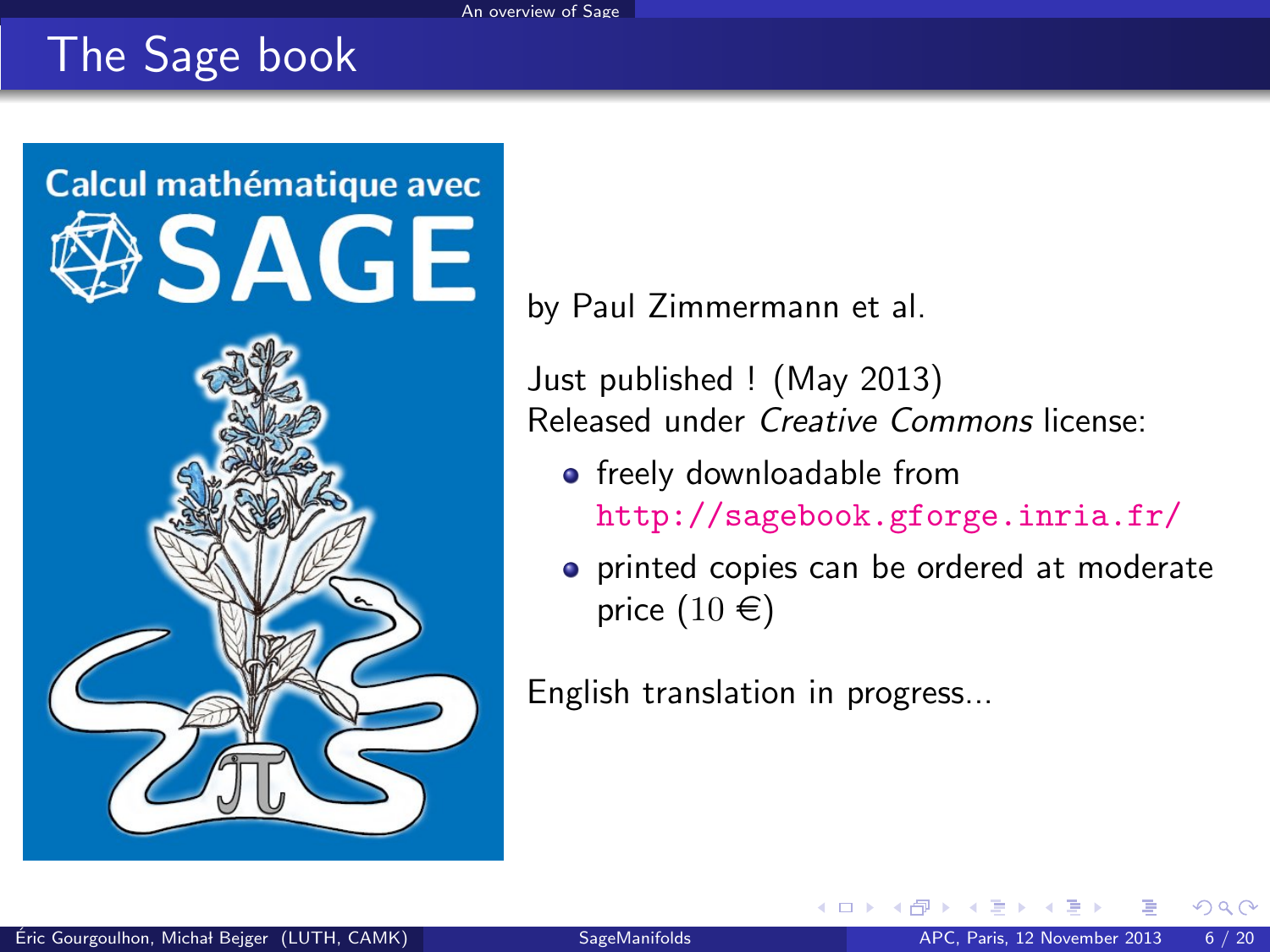## A quick overview of Sage

It's time for a demo...

<span id="page-6-0"></span>э  $\sim$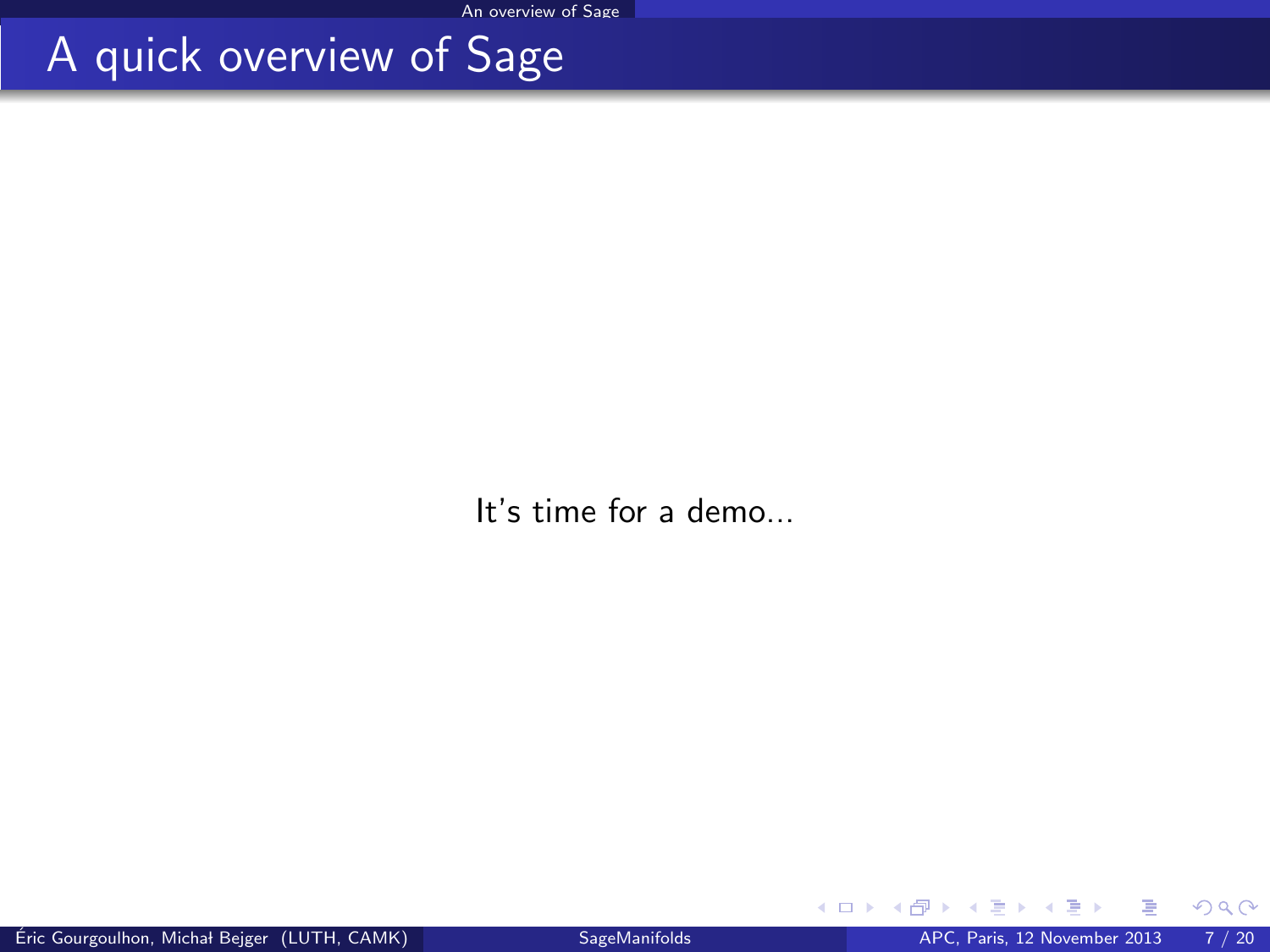## **Outline**

### [An overview of Sage](#page-2-0)

2 [The SageManifolds project](#page-7-0)

<sup>3</sup> [Conclusion and perspectives](#page-18-0)

<span id="page-7-0"></span>+ □ ▶ + dP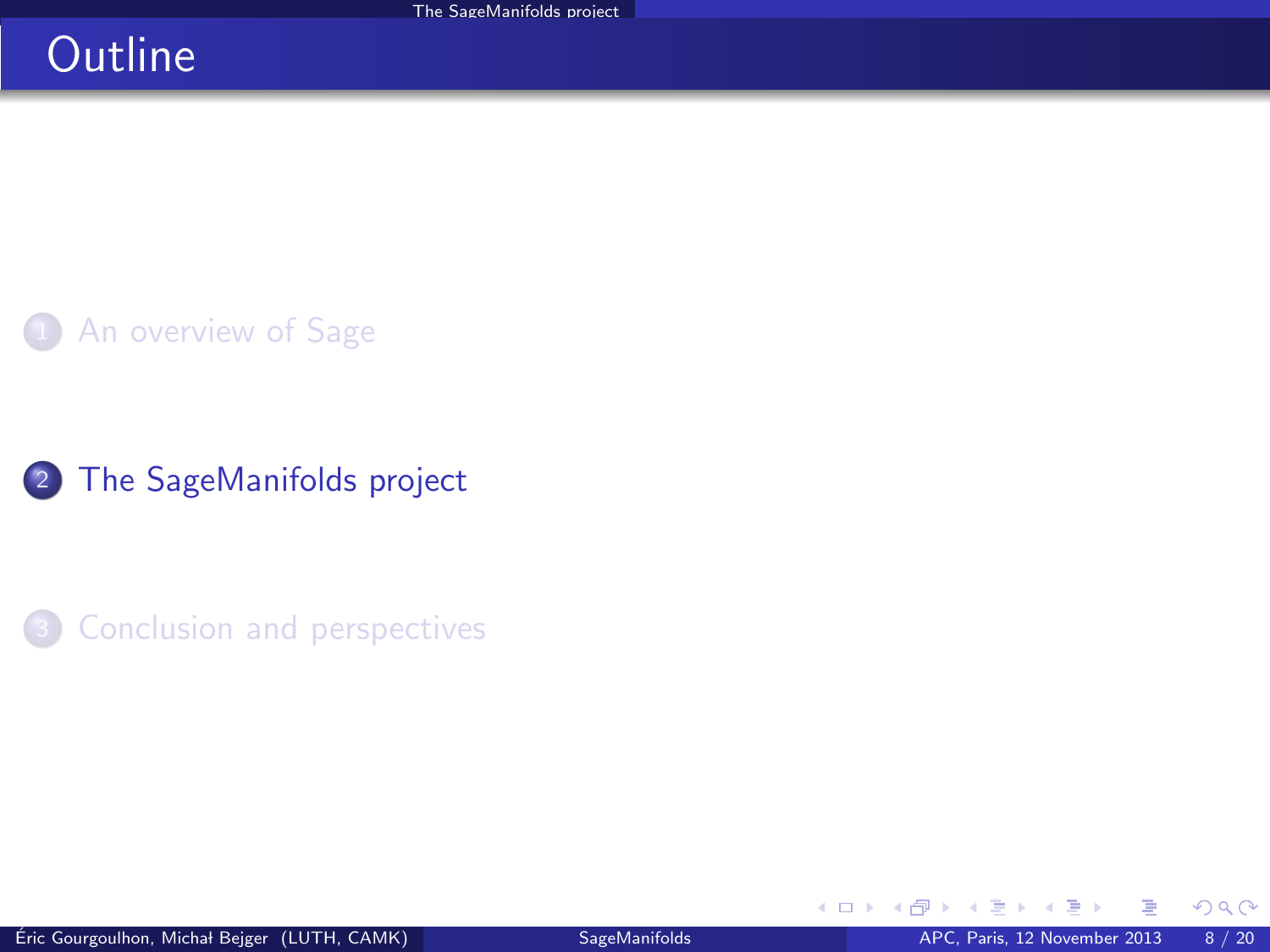#### [The SageManifolds project](#page-8-0)

## Existing softwares for differential geometry

#### Packages for proprietary softwares:

- xAct free package for Mathematica [\[J.-M. Martin-Garcia\]](#page-0-1)
- Ricci free package for Mathematica [\[J. L. Lee\]](#page-0-1)
- **MathTensor package for Mathematica [\[S. M. Christensen & L. Parker\]](#page-0-1)**
- **DifferentialGeometry included in Maple [\[I. M. Anderson & E. S. Cheb-Terrab\]](#page-0-1)**
- Atlas 2 for Maple and Mathematica

 $\bullet$   $\cdot$   $\cdot$ 

#### Standalone softwares:

- SHEEP, Classi, STensor, based on Lisp, developed in 1970's and 1980's (free) [R. d'Inverno, I. Frick, J. Åman, J. Skea, et al.]
- Cadabra field theory (free) [\[K. Peeters\]](#page-0-1)
- $\bullet$  SnapPy topology and geometry of 3-manifolds, based on Python (free) [\[M.](#page-0-1) [Culler, N. M. Dunfield & J. R. Weeks\]](#page-0-1)
- <span id="page-8-0"></span> $\bullet$   $\cdot$   $\cdot$   $\cdot$

cf. pretty complete list on <http://www.xact.es/links.html>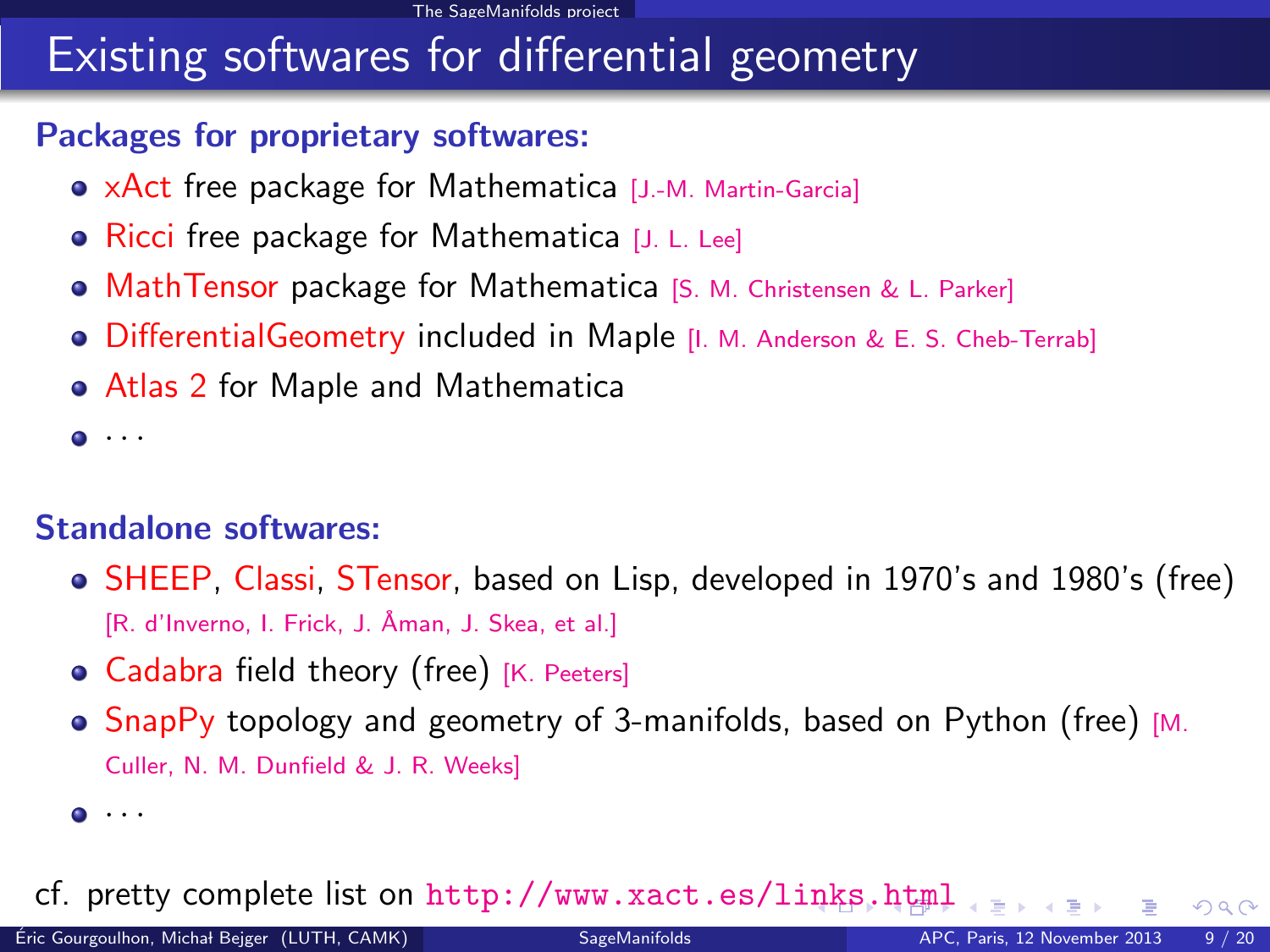# Existing softwares for differential geometry

Two types of tensor computations:

#### Abstract computations

- xAct/xTensor
- **o** MathTensor
- **•** Ricci
- Cadabra

#### Component computations

- xAct/xCoba
- Atlas 2
- DifferentialGeometry
- SageManifolds

<span id="page-9-0"></span> $\Omega$ 

**4 ロ 4 伊**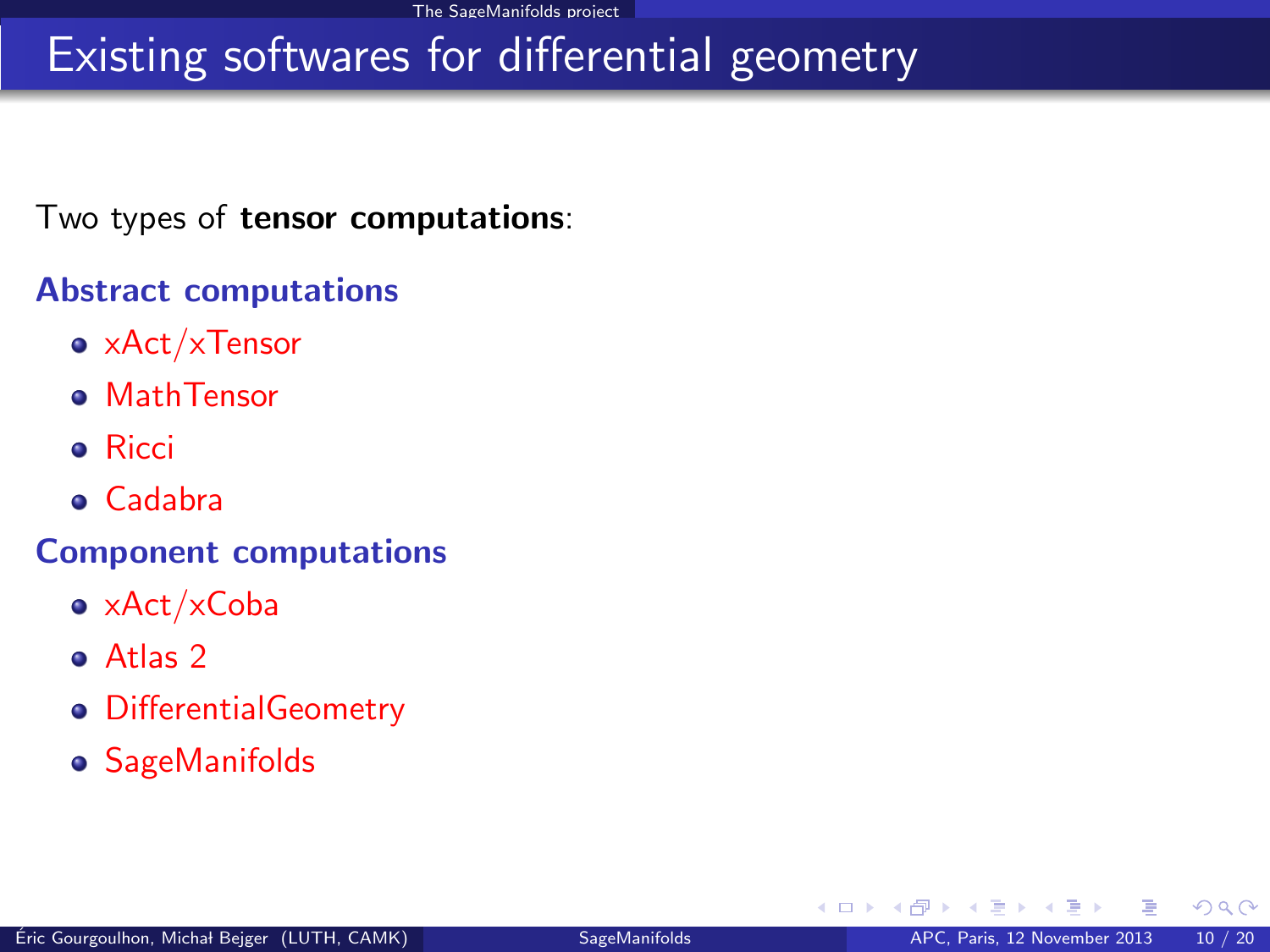# The situation in Sage

Sage is well developed in many domains of mathematics: number theory, group theory, linear algebra, etc.

...but not too much in the area of differential geometry:

#### Already in Sage

• differential forms on an open subset of Euclidean space (with a fixed set of coordinates) (J. Vankerschaver)

#### Proposed extensions (Trac)

- parametrized 2-surfaces in 3-dim. Euclidean space (M. Malakhaltsev, J. Vankerschaver, V. Delecroix, trac #10132)
- $\bullet$  2-D hyperbolic geometry (V. Delecroix, M. Raum, trac  $\#9439$ )

<span id="page-10-0"></span> $\Omega$ 

**←ロ ▶ ← イ 同 →**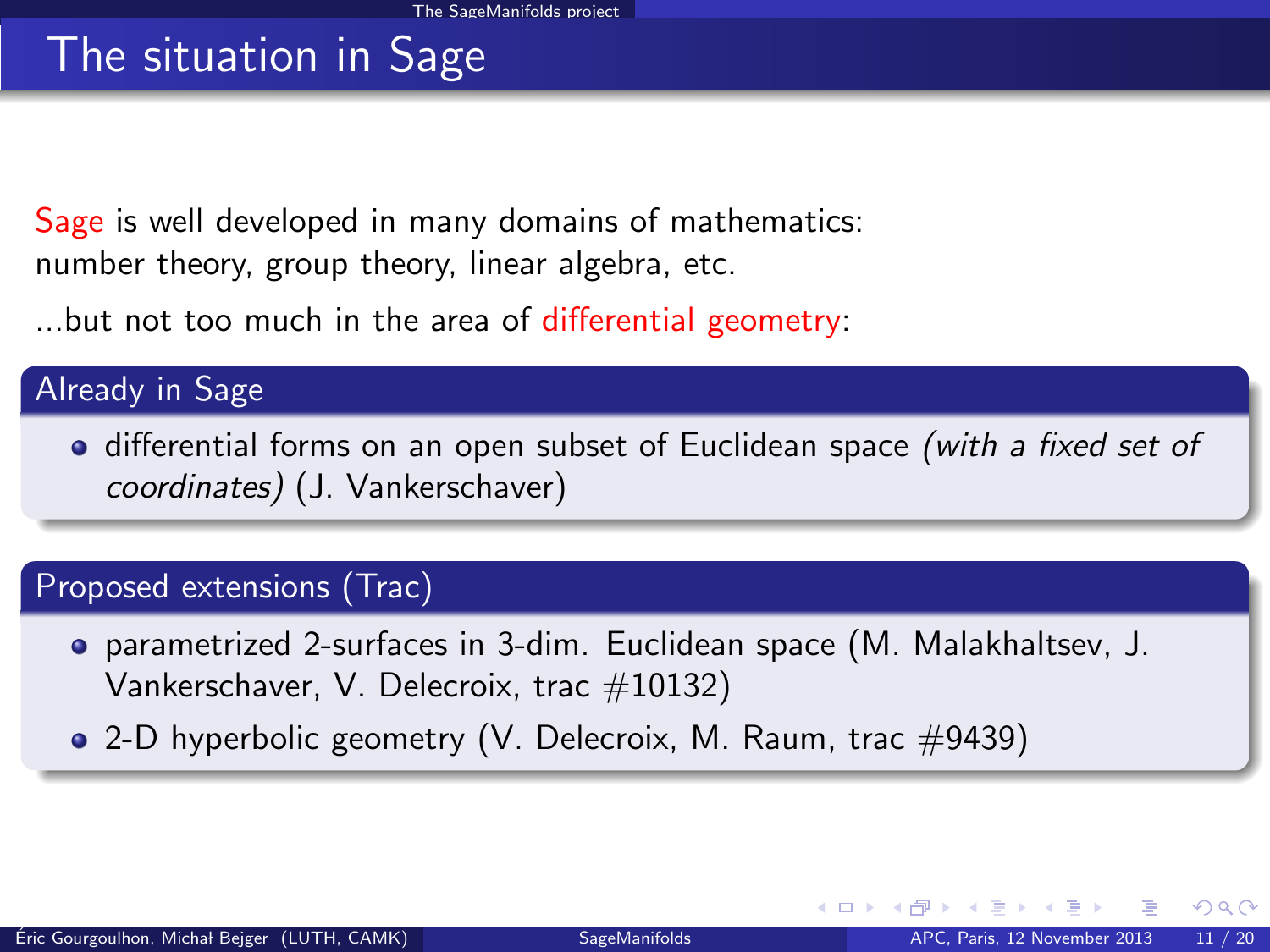# **SageManifolds**

A new set of Python classes implementing differential geometry in Sage:

- $\bullet$  Manifold: differentiable manifolds over  $\mathbb R$ , of arbitrary dimension
- SubManifold: submanifolds
- Point: points on a manifold
- Chart: charts
- **DiffMapping, Diffeomorphism: differential mappings between manifolds**
- ScalarField: differential mappings to  $\mathbb R$
- TensorField, VectorField, SymBilinFormField, etc.: tensor fields on a manifold
- $\bullet$  DiffForm, OneForm:  $p$ -forms
- VectorFrame, CoordBasis: vector frames on a manifold, including tetrads and coordinate bases
- Components, CompWithSym, etc.: components of a tensor field in a given vector frame
- AffConnection, LeviCivitaConnection: affine connections
- <span id="page-11-0"></span>**• Metric, RiemannMetric, LorentzMetric: pse[ud](#page-10-0)[o-R](#page-12-0)[i](#page-10-0)[em](#page-11-0)[a](#page-12-0)[n](#page-18-0)n[ia](#page-17-0)n[m](#page-7-0)[e](#page-17-0)[t](#page-18-0)[ric](#page-0-0)[s](#page-19-0)**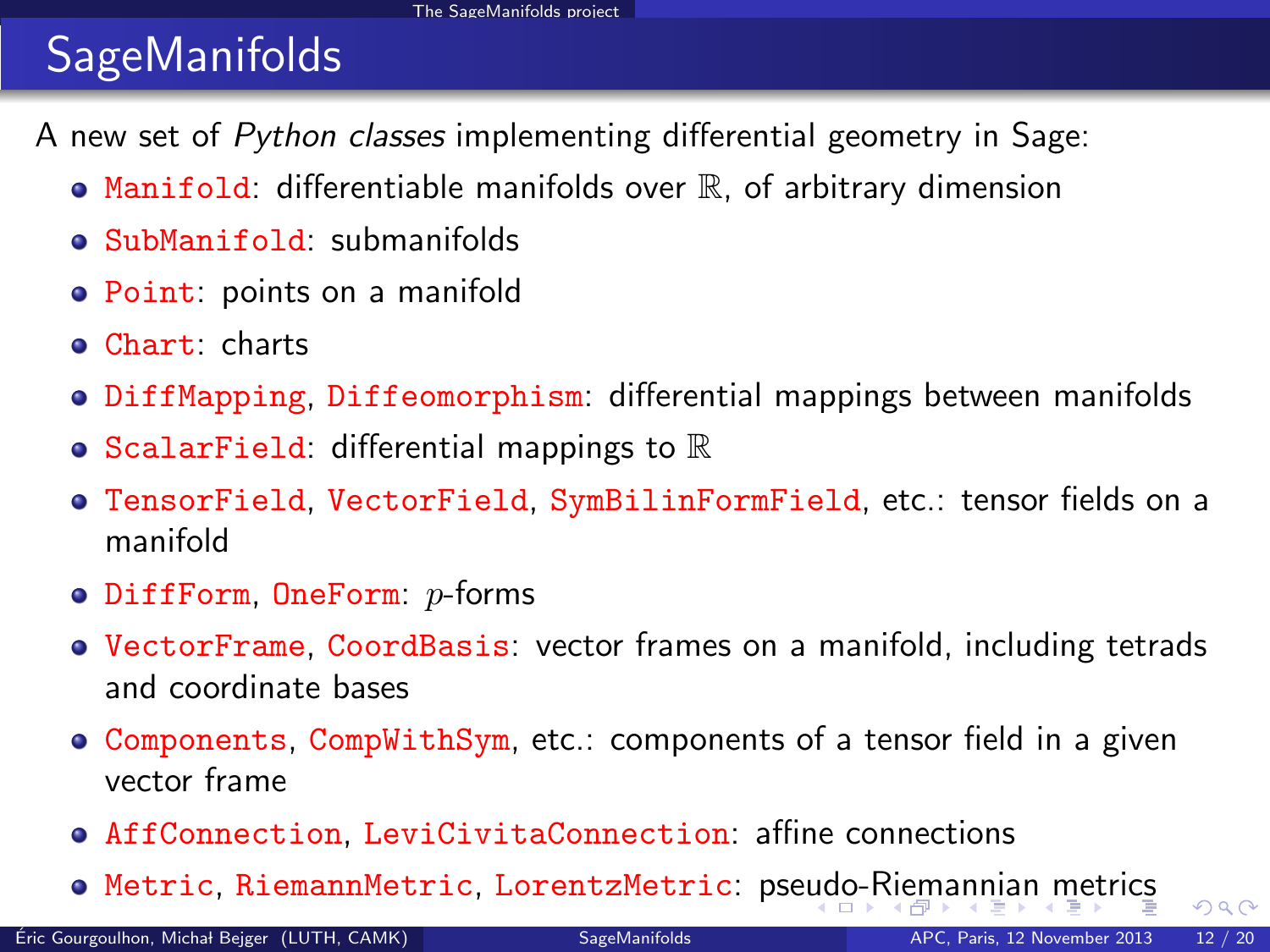[The SageManifolds project](#page-12-0)

### Inheritance diagram of the tensor field classes



<span id="page-12-0"></span> $299$ 

メロメ メ御き メミメ メミメ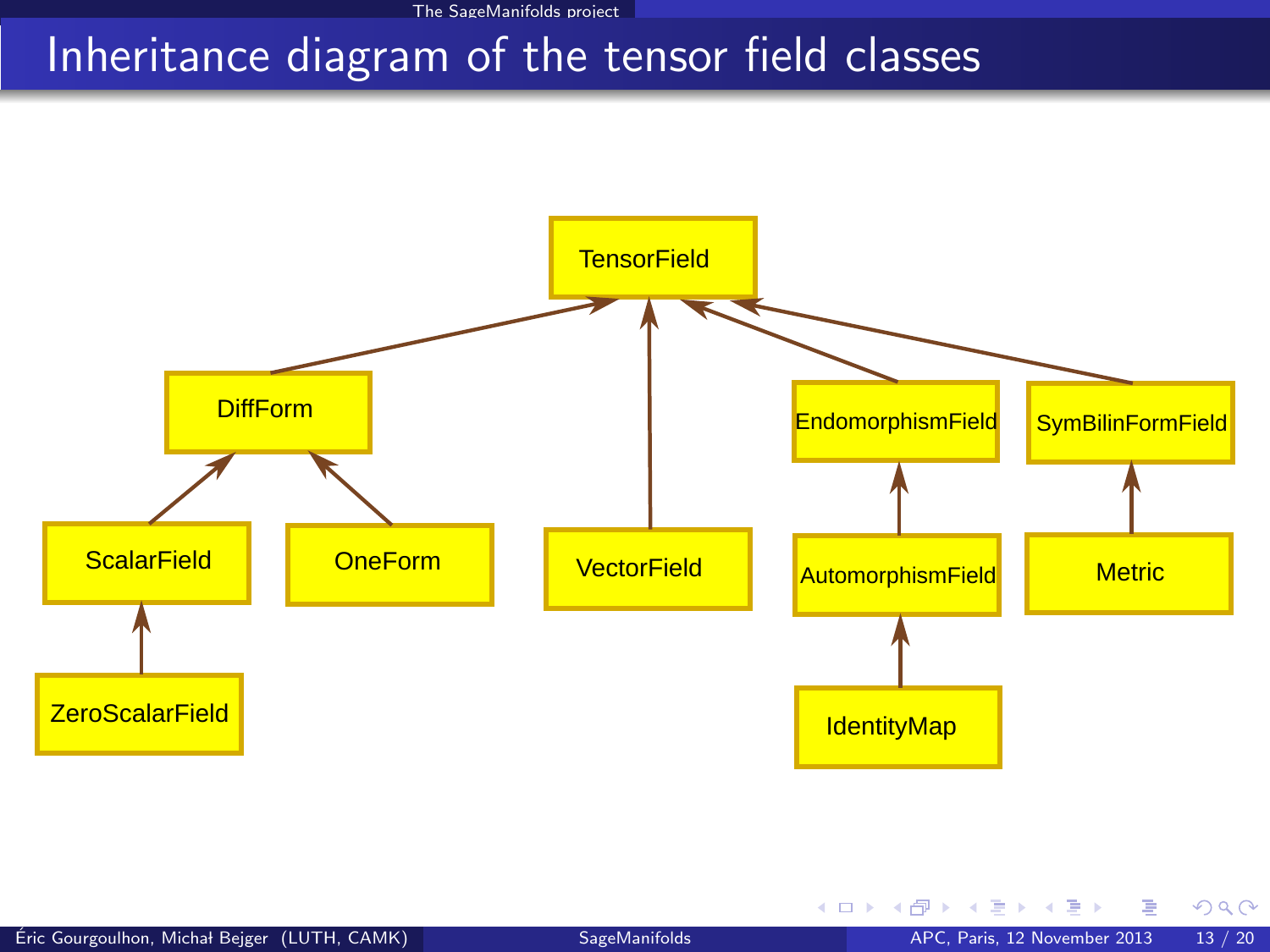#### Basic SageManifolds objects are coordinate-free 1. The scalar field case

#### Scalar field on the manifold M: (differentiable) mapping  $f: U \subset \mathcal{M} \to \mathbb{R}$

A scalar field maps *points*, not *coordinates*, to real numbers  $\implies$  an object f in the ScalarField class has different coordinate representations in different charts defined on  $M$ .

The various coordinate representations are stored as a Python dictionary whose keys are the names of the various charts:

$$
f.\text{express} = \left\{ C : F, \ \hat{C} : \hat{F}, \dots \right\}
$$
\n
$$
\text{with } f(p) = F(\underbrace{x^1, \dots, x^n}_{\text{point}}) = \hat{F}(\underbrace{\hat{x}^1, \dots, \hat{x}^n}_{\text{coord. of } p}) = \dots
$$
\n
$$
\underbrace{\text{word. of } p}_{\text{in chart } \hat{C}}
$$

<span id="page-13-0"></span> $\Omega$ 

**∢ ロ ▶ - ∢ r P ▶ - ∢**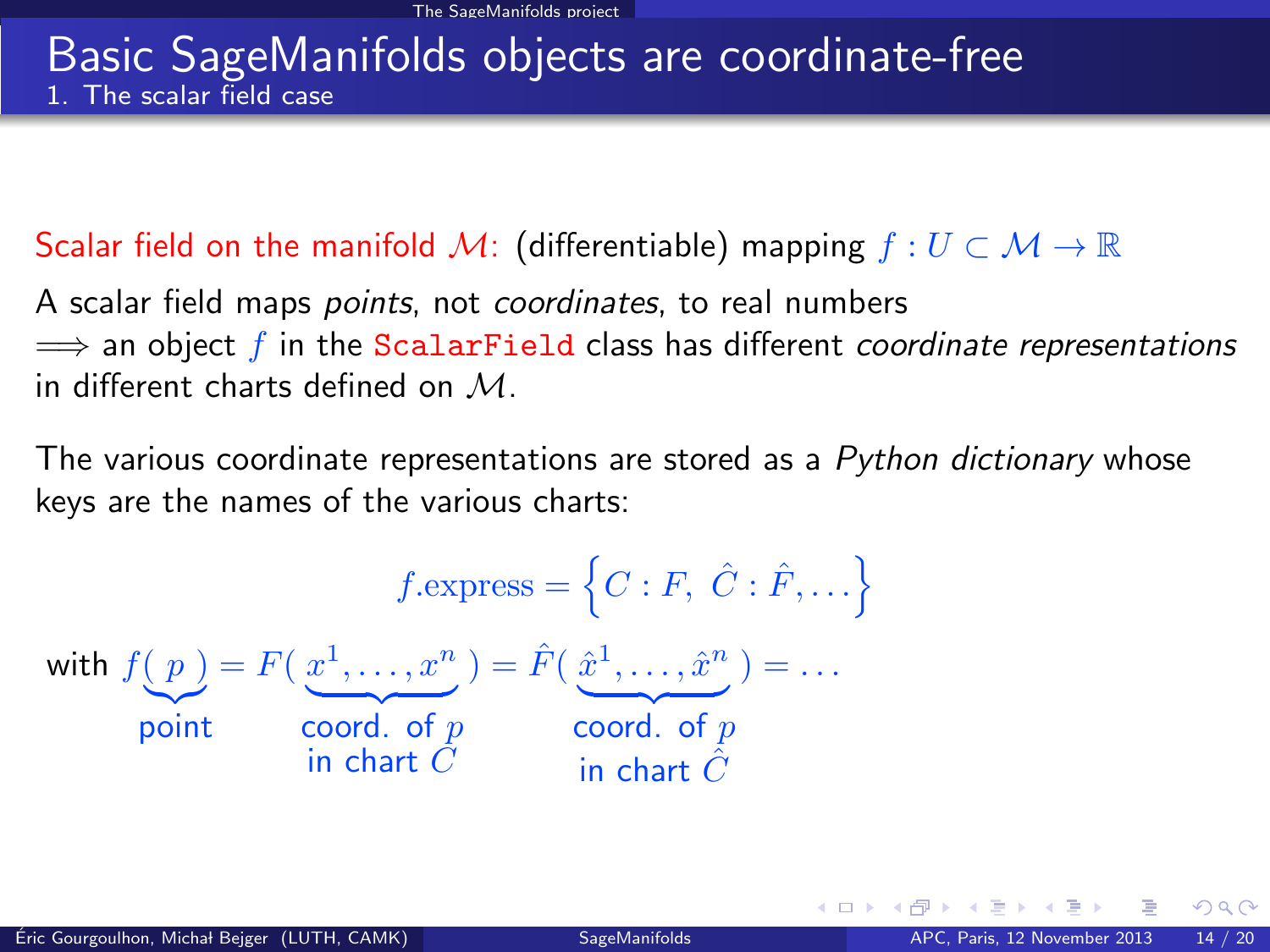#### Basic SageManifolds objects are coordinate-free 2. The tensor field case

Given a vector frame  $\left(\boldsymbol{e}_i\right)$  with dual coframe  $\left(\boldsymbol{e}^i\right)$ , the components of a tensor field  $T$  in this frame are scalar fields, since

 $T^i{}_{j...}^{\ldots}= \bm{T}(\bm{e}^i,\ldots,\bm{e}_j,\ldots)$ 

 $\Longrightarrow$  an object  $T$  in the TensorField class has different sets of components  $T^{i...}_{~~j...}$ in different vector frames, each component in a given set being an object of the ScalarField class

The various sets of components are stored as a Python dictionary whose keys are the names of the various vector frames:

<span id="page-14-0"></span> $\boldsymbol{T}.\text{components} = \left\{ (\boldsymbol{e}): (T^{i...}_{-j...}), \ (\boldsymbol{\hat{e}}): (\hat{T}^{i...}_{-j...}), \ldots \right\}$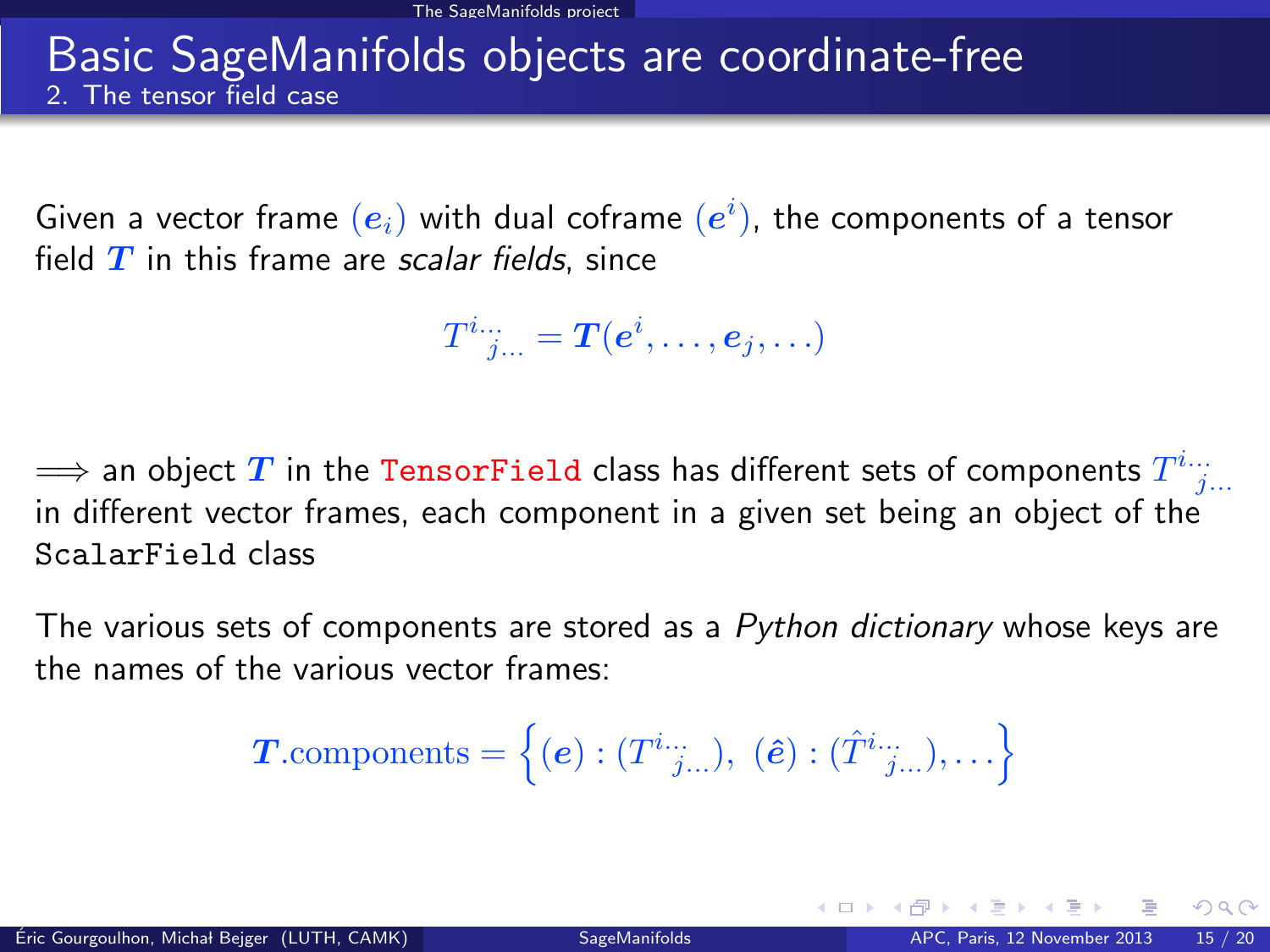### Tensor field implementation

<span id="page-15-0"></span>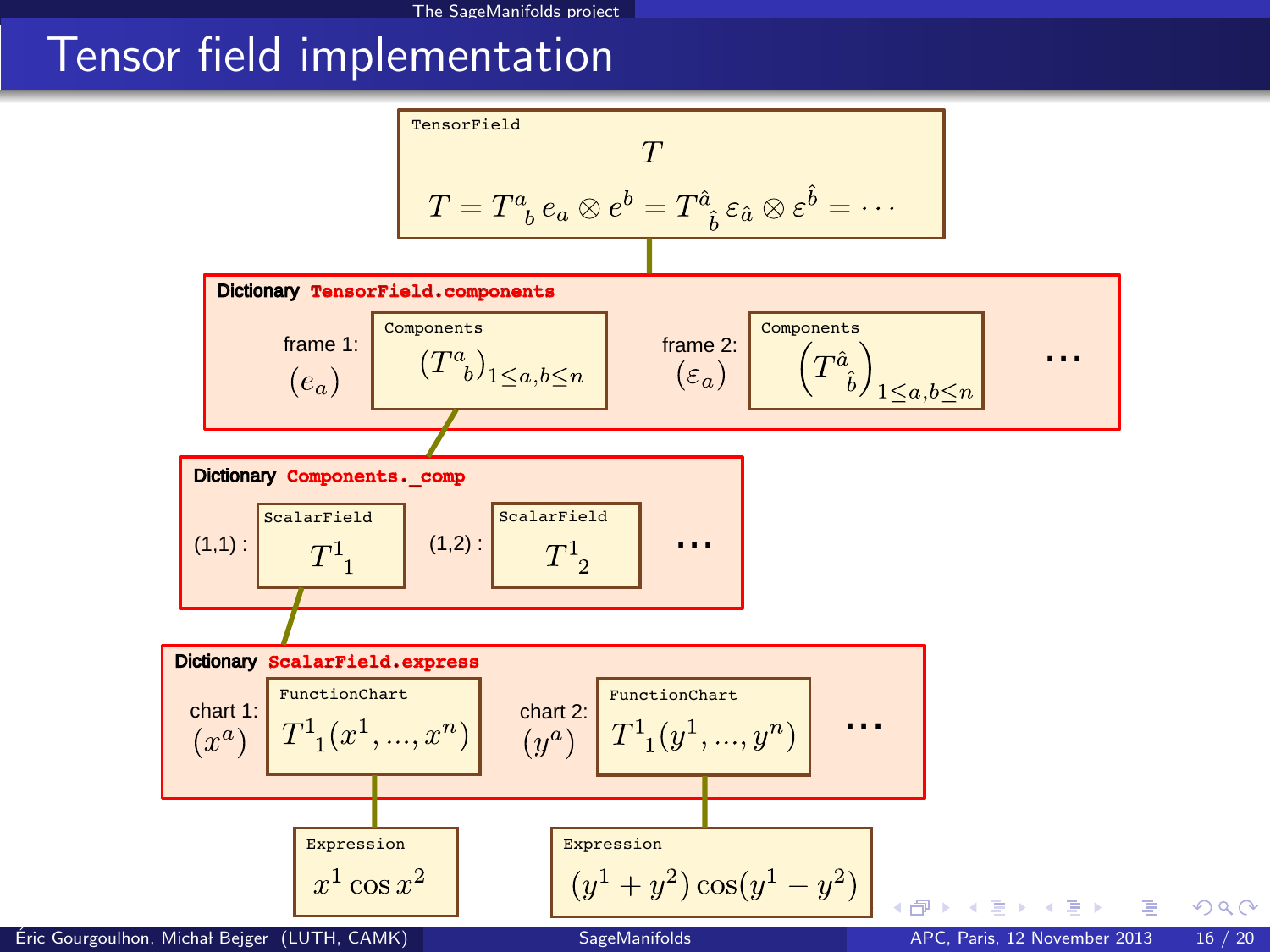# SageManifolds at work: the Kerr-Newman example

1. Checking Maxwell equations

<span id="page-16-0"></span>

|                                                                                                            | $\cdot$ $\circ$ $\cdot$ $\bullet$ Google                                                                                                                                                                                                                                                                                                                                                                                                                       |
|------------------------------------------------------------------------------------------------------------|----------------------------------------------------------------------------------------------------------------------------------------------------------------------------------------------------------------------------------------------------------------------------------------------------------------------------------------------------------------------------------------------------------------------------------------------------------------|
| $dX = M.\text{coframe('BL b')}; dX$                                                                        |                                                                                                                                                                                                                                                                                                                                                                                                                                                                |
| $(dt, dr, d\theta, d\phi)$                                                                                 |                                                                                                                                                                                                                                                                                                                                                                                                                                                                |
| The electromagnetic field tensor $F$ is formed as [cf. e.g. Eq. (33.5) of Misner, Thorne & Wheeler (1973)] |                                                                                                                                                                                                                                                                                                                                                                                                                                                                |
| $F = q/rho2^2 * (r^2-a^2*cos(th)^2)*dX(1)$ .wedge(dX(0) - a*sin(th)^2* dX(3) ) + \                         |                                                                                                                                                                                                                                                                                                                                                                                                                                                                |
| $2 * q$ /rho $2^2 * a * r * cos(th) * sin(th) * dX(2)$ .wedge((r^2+a^2)* dX(3) - a* dX(0))                 |                                                                                                                                                                                                                                                                                                                                                                                                                                                                |
|                                                                                                            |                                                                                                                                                                                                                                                                                                                                                                                                                                                                |
| F.set name('F') ; F.show()                                                                                 |                                                                                                                                                                                                                                                                                                                                                                                                                                                                |
|                                                                                                            |                                                                                                                                                                                                                                                                                                                                                                                                                                                                |
|                                                                                                            | $F=\bigg(\frac{a^2q\cos\left(\theta\right)^2-qr^2}{a^4\cos\left(\theta\right)^4+2a^2r^2\cos\left(\theta\right)^2+r^4}\bigg)\mathrm{d}t\wedge\mathrm{d}r+\bigg(\frac{2\,a^2q\sin\left(\theta\cos\left(\theta\right)\right)}{a^4\cos\left(\theta\right)^4+2a^2r^2\cos\left(\theta\right)^2+r^4}\bigg)\mathrm{d}t\wedge\mathrm{d}\theta+\bigg(\frac{\big(a^2q\cos\left(\theta\right)^2-aqr^2\big)\sin\left(\theta\right)^2}{a^4\cos\left(\theta\right)^4+2a^2r^2$ |
|                                                                                                            |                                                                                                                                                                                                                                                                                                                                                                                                                                                                |
|                                                                                                            |                                                                                                                                                                                                                                                                                                                                                                                                                                                                |
| The Hodge dual of $F$ :                                                                                    |                                                                                                                                                                                                                                                                                                                                                                                                                                                                |
|                                                                                                            |                                                                                                                                                                                                                                                                                                                                                                                                                                                                |
| star $F = F$ .hodge star(g) ; star $F$ .show()                                                             |                                                                                                                                                                                                                                                                                                                                                                                                                                                                |
|                                                                                                            |                                                                                                                                                                                                                                                                                                                                                                                                                                                                |
|                                                                                                            |                                                                                                                                                                                                                                                                                                                                                                                                                                                                |
|                                                                                                            | $\star F=\bigg(\frac{2\mathit{a} \varphi\mathit{r} \cos\left(\theta\right)}{\mathit{a}^{4} \cos\left(\theta\right)^{4}+x^{2}r^{2} \cos\left(\theta\right)^{2}+r^{4}}\bigg)\mathrm{d}t\wedge\mathrm{d}r+\bigg(-\frac{\big(\mathit{a}^{3} \varphi\mathit{c} \cos\left(\theta\right)^{2}-\mathit{a} \varphi^{2}\big)\,\sin(\theta)}{\mathit{a}^{4} \cos\left(\theta\right)^{4}+2\mathit{a}^{2}r^{2} \cos\left(\theta\right)^{3}+x^{2}r^{2} \cos\left(\theta\$     |
|                                                                                                            |                                                                                                                                                                                                                                                                                                                                                                                                                                                                |
| <b>Maxwell equations</b>                                                                                   |                                                                                                                                                                                                                                                                                                                                                                                                                                                                |
| Let us check that $F$ obeys the two (source-free) Maxwell equations:                                       |                                                                                                                                                                                                                                                                                                                                                                                                                                                                |
| xder(F) . show()                                                                                           |                                                                                                                                                                                                                                                                                                                                                                                                                                                                |
| $dF = 0$                                                                                                   |                                                                                                                                                                                                                                                                                                                                                                                                                                                                |
| xder(star F).show()                                                                                        |                                                                                                                                                                                                                                                                                                                                                                                                                                                                |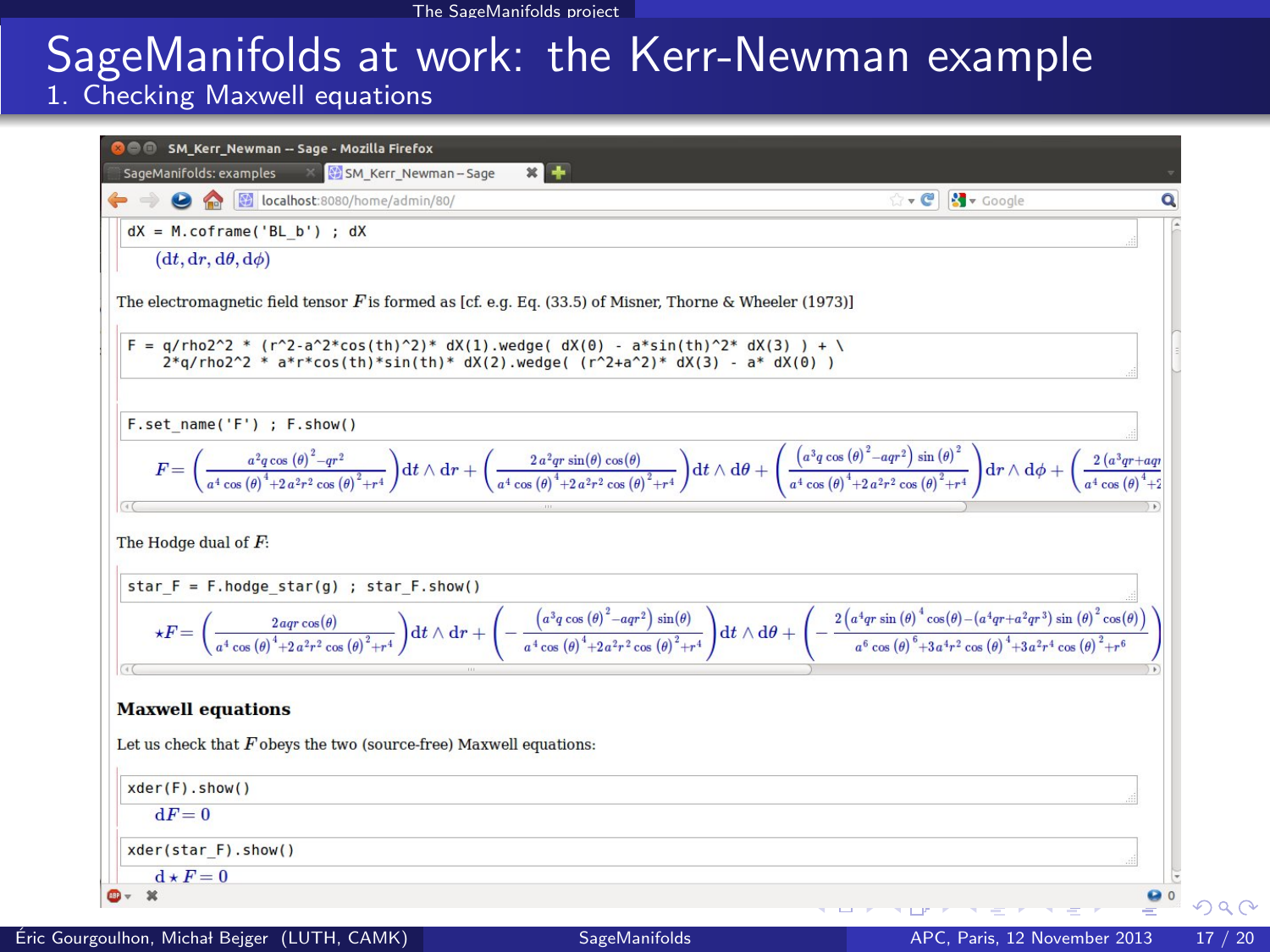# SageManifolds at work: the Kerr-Newman example

#### 2. Checking Einstein equations

<span id="page-17-0"></span>

| ocalhost:8080/home/admin/86/                                                                                                                                                                                      | $\cdot$ $\circ$ $\mathbb{R}$ $\cdot$ Google |  |
|-------------------------------------------------------------------------------------------------------------------------------------------------------------------------------------------------------------------|---------------------------------------------|--|
| The Einstein tensor is                                                                                                                                                                                            |                                             |  |
| $G = g.ricci() - 1/2*g.ricci scalar() *g ; print G$                                                                                                                                                               |                                             |  |
| field of symmetric bilinear forms '+Ric(g)' on the 4-dimensional<br>manifold 'M'                                                                                                                                  |                                             |  |
| Since the Ricci scalar is zero, the Einstein tensor reduces to the Ricci tensor:                                                                                                                                  |                                             |  |
| $G == q.ricci()$                                                                                                                                                                                                  |                                             |  |
| True                                                                                                                                                                                                              |                                             |  |
| The invariant $F_{\mu\nu}F^{\mu\nu}$ of the electromagnetic field:                                                                                                                                                |                                             |  |
| $F2 = F.\text{contract}(0, F.\text{up}(q), 0).$ self contract(0, 1) ; print F2<br>scalar field on the 4-dimensional manifold 'M'                                                                                  |                                             |  |
| F2.show()                                                                                                                                                                                                         |                                             |  |
| $(t,r,\theta,\phi)\mapsto-\frac{2\left(a^4q^2\cos{(\theta)}^4-6\,a^2q^2r^2\cos{(\theta)}^2+q^2r^4\right)}{a^8\cos{(\theta)}^8+4\,a^6r^2\cos{(\theta)}^6+6\,a^4r^4\cos{(\theta)}^4+4\,a^2r^6\cos{(\theta)}^2+r^8}$ |                                             |  |
| The energy-momentum tensor of the electromagnetic field:                                                                                                                                                          |                                             |  |
| T = $1/(4*pi)*($ F.contract(0, F.up(g, 0), 0) - $1/4*F2 * q$ ); print T                                                                                                                                           |                                             |  |
| tensor field of type (0,2) on the 4-dimensional manifold 'M'                                                                                                                                                      |                                             |  |
| Check of the Einstein equation:                                                                                                                                                                                   |                                             |  |
| $G == 8 * pi * T$                                                                                                                                                                                                 |                                             |  |
| True                                                                                                                                                                                                              |                                             |  |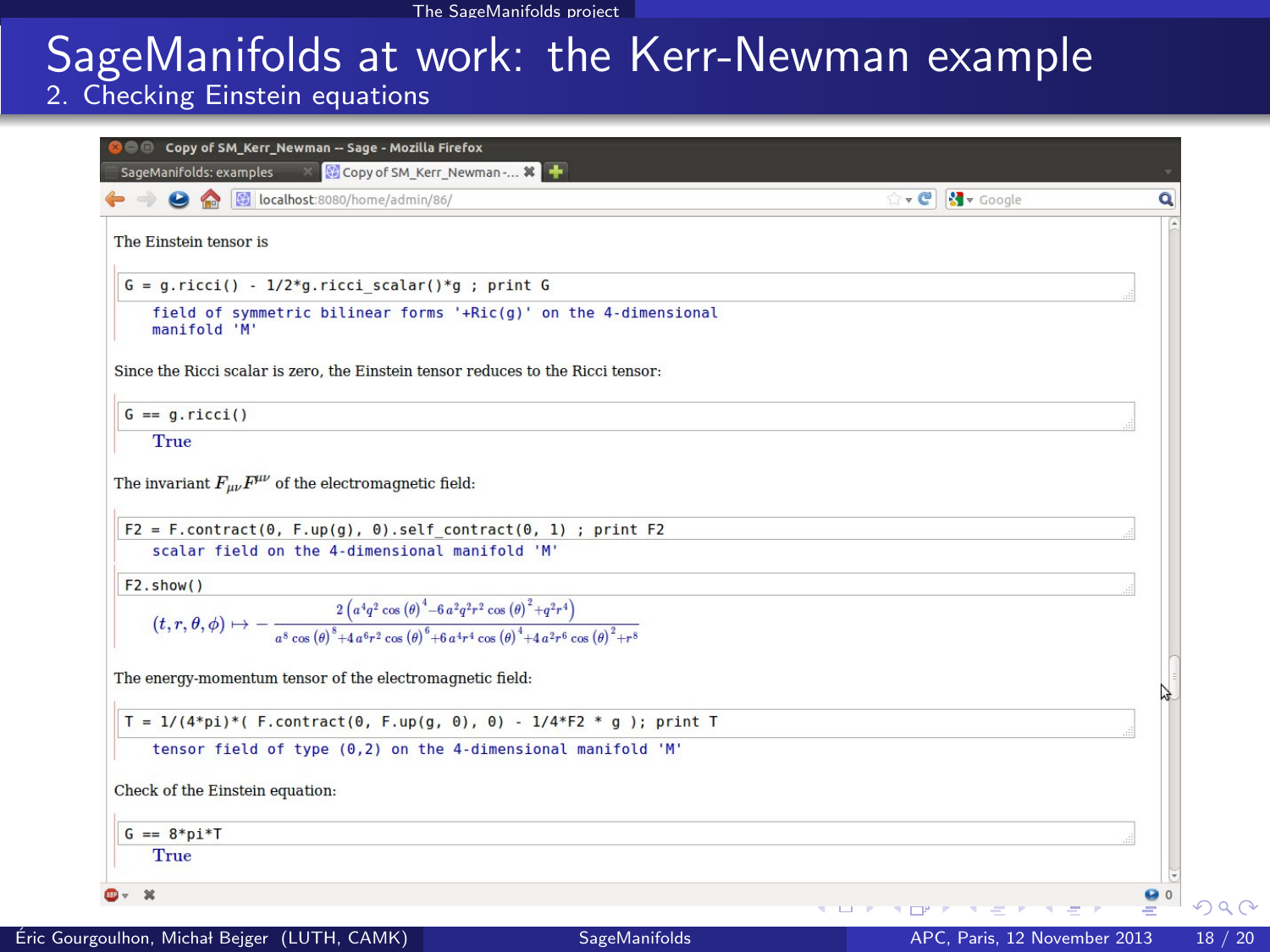## **Outline**

[An overview of Sage](#page-2-0)

[The SageManifolds project](#page-7-0)

3 [Conclusion and perspectives](#page-18-0)

<span id="page-18-0"></span>+ □ ▶ + dP